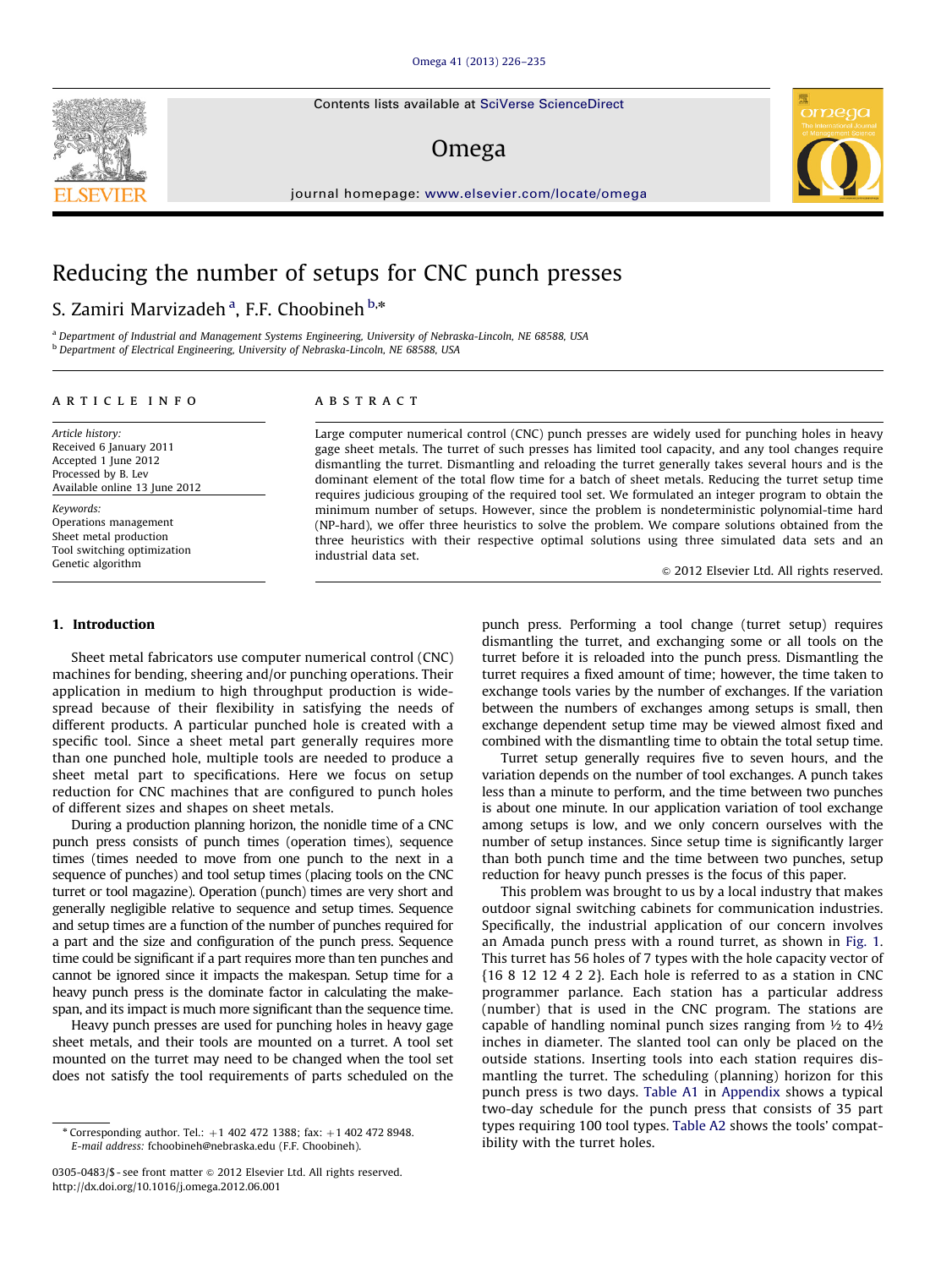<span id="page-1-0"></span>

| Punch Type |             | Nominal Punch Size   Standard Punch Size | Number of Stations<br>Available |
|------------|-------------|------------------------------------------|---------------------------------|
| А          | 1/2"        | 1.6-12.7 mm dia.*                        | $24(8)$ **                      |
| в          | $1 - 1/4''$ | 12.8- 31.7 mm dia.                       | 24 (12)                         |
| с          | 2"          | 31.8- 50.8 mm dia.                       | 4(4)                            |
| D          | $3 - 1/2"$  | 50.9- 88.9 mm dia.                       | 2(2)                            |
| E          | $4 - 1/2"$  | 89.0-114.3 mm dia.                       | 2(2)                            |

\* The punches are available in gradations of 0.1 mm dia.

\*\* The numerals in parentheses indicate the number of stations which can accept shaped punches.

Fig. 1. A rendition of a 56-hole Amada punch press turret with seven hole types.

The remainder of this paper is organized as follows. In Section 2, we present a brief review of prior work. In [Section 3](#page--1-0), we provide a mathematical presentation of the problem and formulate an integer program to obtain the optimal solution. Since the problem is NPhard, we offer three heuristics of varying complexity in [Section 4;](#page--1-0) and in [Section 5,](#page--1-0) we investigate the performance of the proposed heuristics. Finally, conclusions are given in [Section 6](#page--1-0).

#### 2. Prior work

Operation sequencing and tool-switch scheduling are the main issues in production planning for CNC punch presses. Operation sequencing minimizes the tool and part movements during the CNC operation and can be considered as a special case of the traveling salesman problem. Several authors, such as Walas and Askin [\[1\],](#page--1-0) Chauney et al. [\[2\],](#page--1-0) Ssemakula and Rangachar [\[3\]](#page--1-0) and Roychoudhury and Muth [\[4\]](#page--1-0), have proposed various methods and techniques for CNC punch press operation sequencing. Tool-switch scheduling minimizes the number of tools/parts partitions and can be viewed as a batching problem. Since a tool/part batching problem is NPhard, heuristic algorithms have been offered for obtaining reasonable solutions (e.g., see Tang and Zhao [\[5\],](#page--1-0) Tang and Wang [\[6\]](#page--1-0) and Gribkovskaia et al. [\[7\]](#page--1-0)).

The literature on tool switching for CNC punch presses may be divided into those where the objective is (a) minimizing the number of tool switches or (b) minimizing the number of tool switching instances. The distinction between the two objectives is dictated by the amount of setup time needed to start the toolswitching task. Generally, replacing tools on a tool magazine